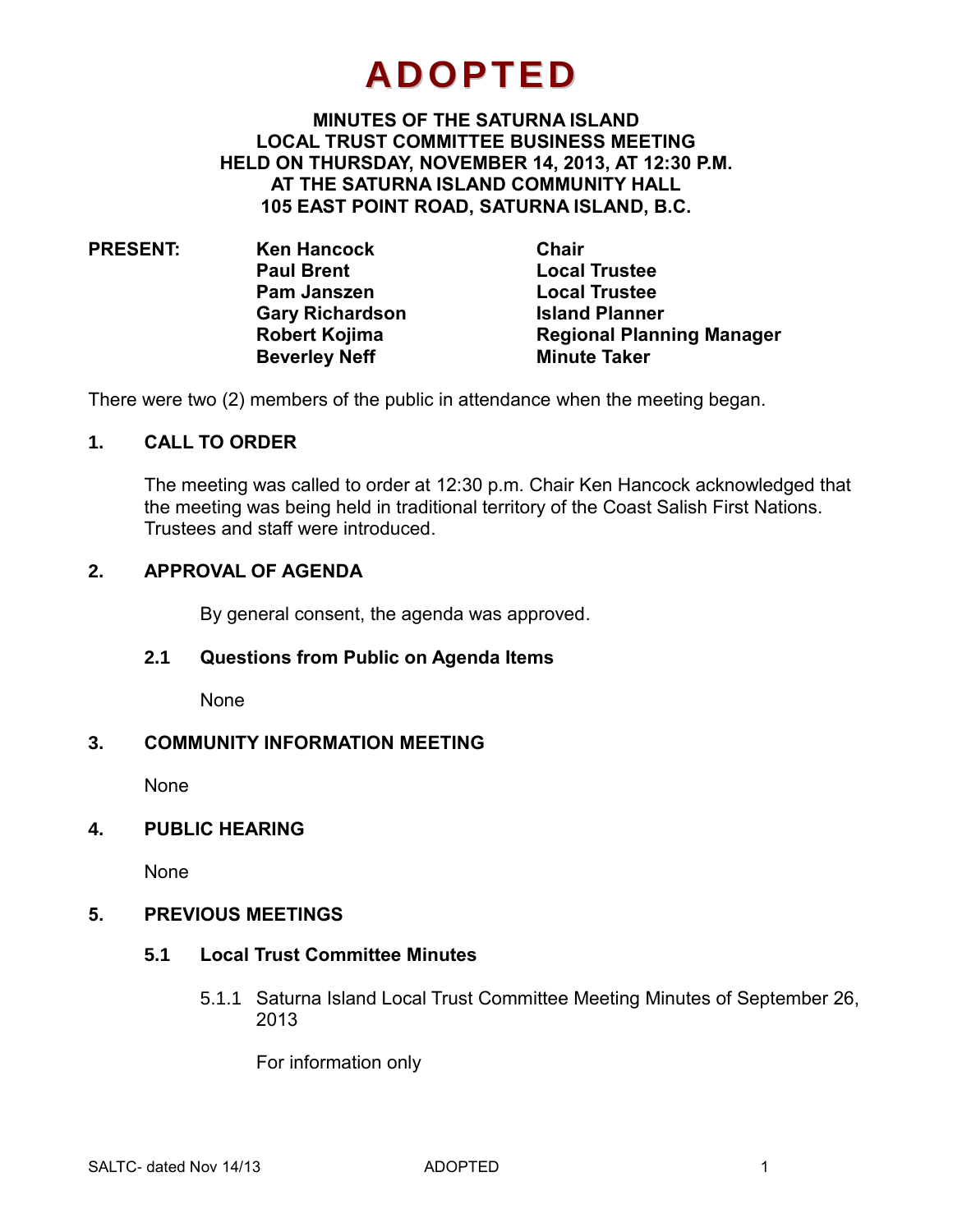# **5.2 Public Hearing Records and Community Information Meeting Notes** None

# **5.3 Section 26 Resolutions-without-meeting**

5.3.1 RWM Report dated November 2013

For information only

# **5.4 Advisory Planning Commission Minutes**

None

# **6. BUSINESS ARISING FROM THE MINUTES**

# **6.1 Follow-up Action Report**

6.1.1 FUAL Report dated November 2013

Island Planner Richardson reported that all items were completed.

# **7. DELEGATIONS**

None

# **8. CORRESPONDENCE**

None

# **9. APPLICATIONS, PERMITS, BYLAWS AND REFERRALS**

# **9.1. 2013 - 10 04 Islands Trust Council Referral of Strategic Plan to LTC**

The Islands Trust Strategic Plan was supported by the Saturna Island Local Trust Committee, with minor amendments.

Resolution SA-LTC-50-2013

It was Moved and Seconded by the Saturna Island Local Trust Committee that the Islands Trust Council Strategic Plan, at Strategy 4.3.1 under Status, be amended by inserting "and Saturna" after "Hornby".

# **CARRIED**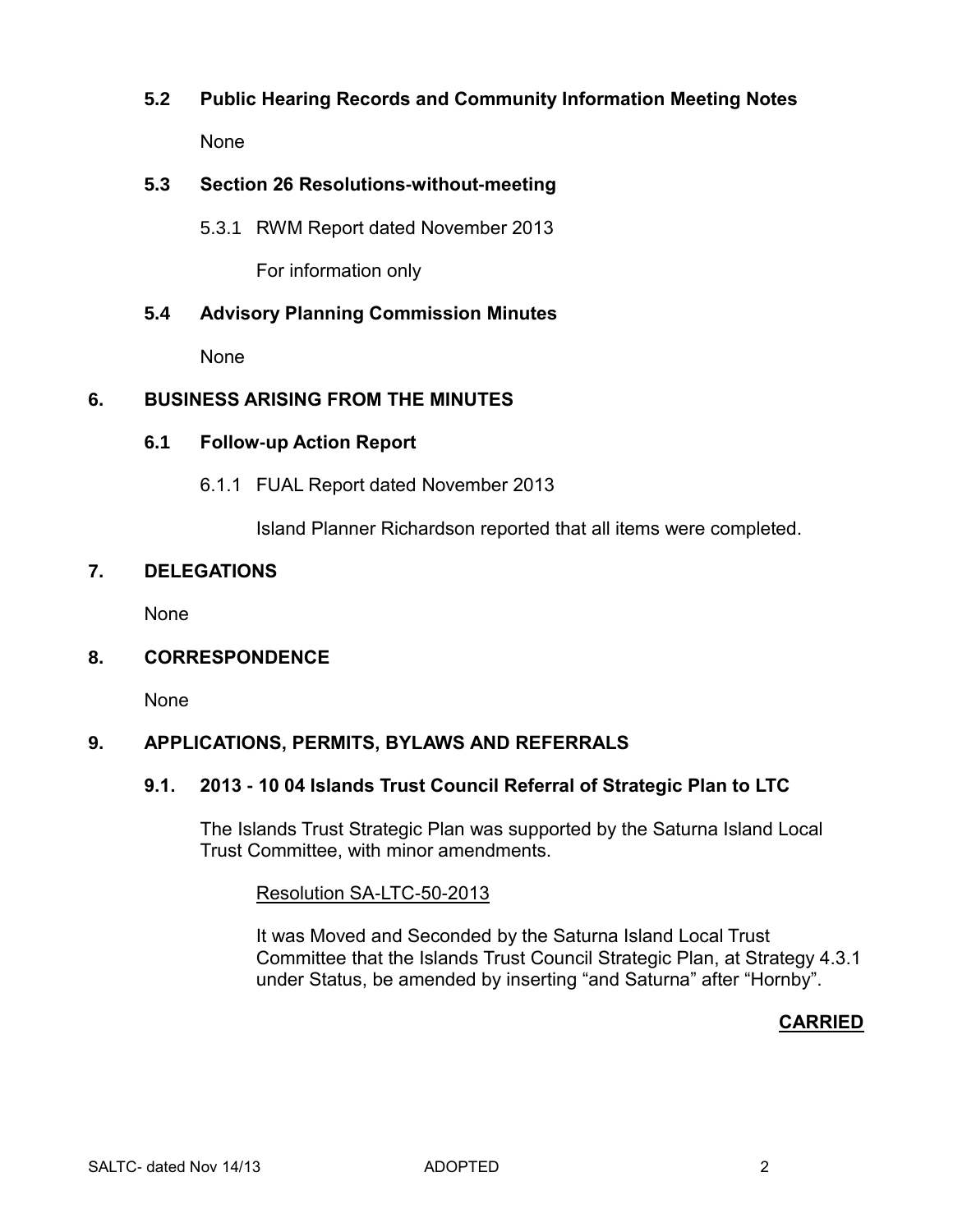# Resolution SA-LTC-51-2013

It was Moved and Seconded by the Saturna Island Local Trust Committee that the Islands Trust Council Strategic Plan, at Strategy 4.3.2. under Status, be amended by adding "Saturna considering amendment to allow secondary suites."

# **CARRIED**

# **9.2. SA-DP-2013.1 (Angermyer/Schachte) Staff Report & Draft Permit**

The purpose of the proposed development permit is to allow a two-lot subdivision at 104 Narvaez Bay Road. A portion of the subject property is in the Bluffs development permit area. Island Planner Richardson reported that the proposed development complies with the guidelines for the Bluff Development Permit Area as itemized on Schedule A of his report.

#### Resolution SA-LTC-52-2013

It was Moved and Seconded that the Saturna Island Local Trust Committee Development Permit SA-DP-2013.1 (Nancy Angermeyer and Henry Schachte) be approved.

#### **CARRIED**

# **9.3. SA-SUB-2010.1 (Angermyer/Schachte) Memo re: 10% Frontage Request**

#### Resolution SA-LTC-53-2013

It was Moved and Seconded that the Saturna Island Local Trust Committee, pursuant to Section 944(2) of the *Local Government Act,* and the 10% perimeter provisions of Section 944(1) of the *Local Government Act* for proposed Lots A and B of Subdivision Application SA-SUB-2010.1 (Nancy Angermeyer and Henry Schachte) be granted exemption.

# **CARRIED**

# **9.4 SA-SUB-2012.2 (Money Family Projects) Memo re: 10% Frontage Request**

#### Resolution SA-LTC-54-2013

It was Moved and Seconded that the Saturna Island Local Trust Committee, pursuant to Section 944(2) of the *Local Government Act***,** and the 10% perimeter provisions of Section 944(1) of the *Local Government Act* for proposed Lot 1 of Subdivision Application SA-SUB-2012.2 (Money Family Projects Ltd.) be granted exemption.

# **CARRIED**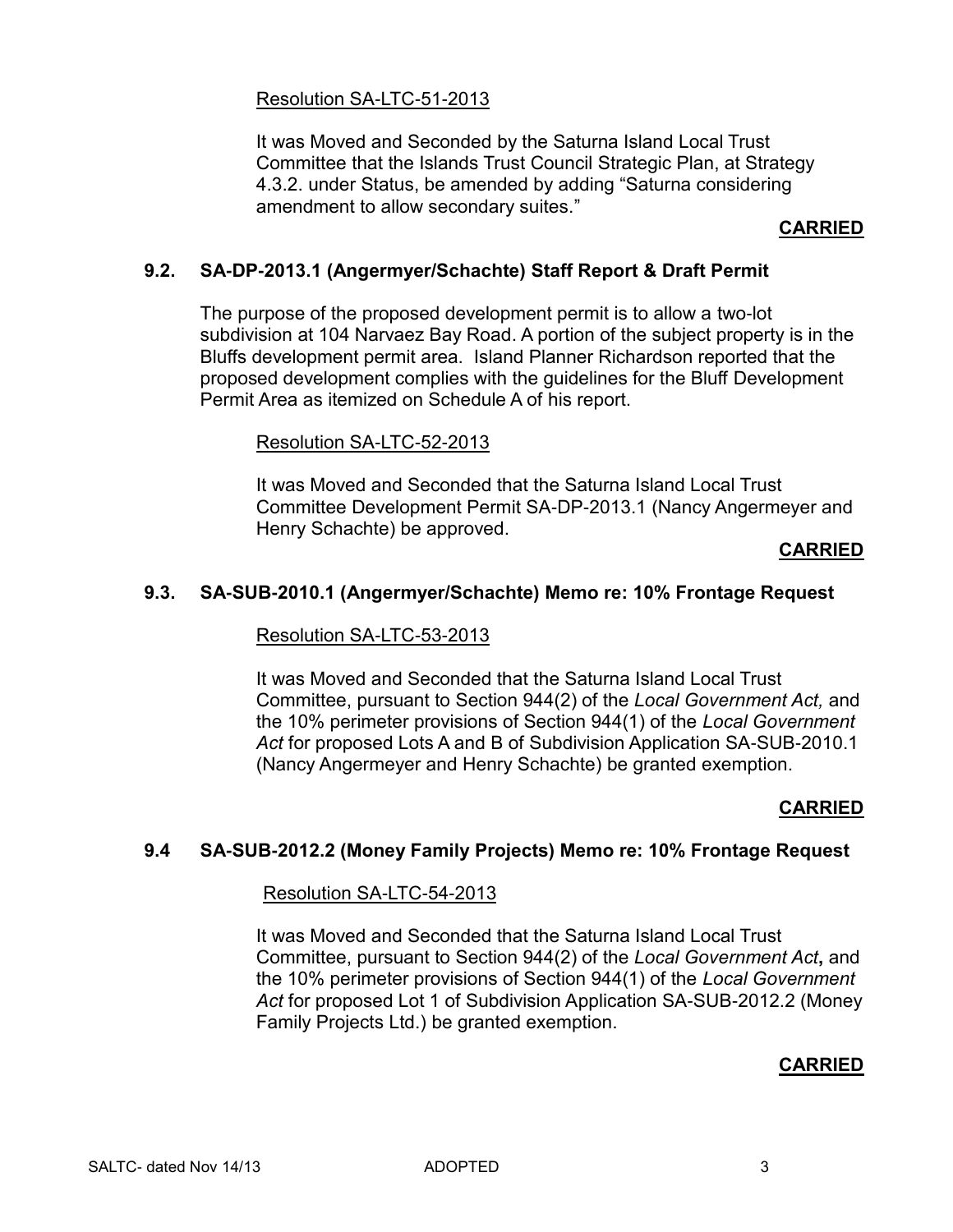# **9.5 SA-ALR-2013.1 (Money Family Projects)**

The applicant is proposing to subdivide the parent parcel into two lots (4.07 ha and 9.59 ha respectively) in order to provide a lot for a family member. Island Planner Richardson explained the process, stating that if accepted by the ALR, the application will then be referred to the Saturna LTC to see if it is congruent with the Land Use Bylaw (LUB).

# Resolution SA-LTC-55-2013

It was Moved and Seconded by the Saturna Island Local Trust Committee, pursuant to Section 25(3) of the *Agricultural Land Reserve Act*, that Subdivision Application SA-ALR-2013.1(Money) proceed.

# **CARRIED**

# Resolution SA-LTC-56-2013

It was Moved and Seconded that the Saturna Island Local Trust Committee appoint Chair Hancock to be signatory for covenants pursuant to SA-SUB-2012.2.

#### **CARRIED**

# **10. LOCAL TRUST COMMITTEE PROJECTS**

# **10.1 Community Amenity Density Review (CADR)**

Island Planner Richardson explained that the objective of the project is to amend the Saturna Island Official Community Plan (OCP) policies regarding the Community Amenity Density Reserve. The amendments are intended to place density in the reserve so that the reserve can function as intended.

# Resolution SA-LTC-57-2013

It was Moved and Seconded that the Saturna Island Local Trust Committee directs staff to make the following changes to the Saturna Island Official Community Plan, Community Amenity Density Reserve Policies recommended in the staff report of November 1, 2013:

- C.1.4 Community Density Reserve; delete penultimate line from first paragraph: "Each transfer should accomplish some environmental or heritage policy objective of the Plan."
- SCHEDULE "E" Appendix A: Community Amenity Density Reserve (e): after "should include". Insert "but not be limited to"

# **CARRIED**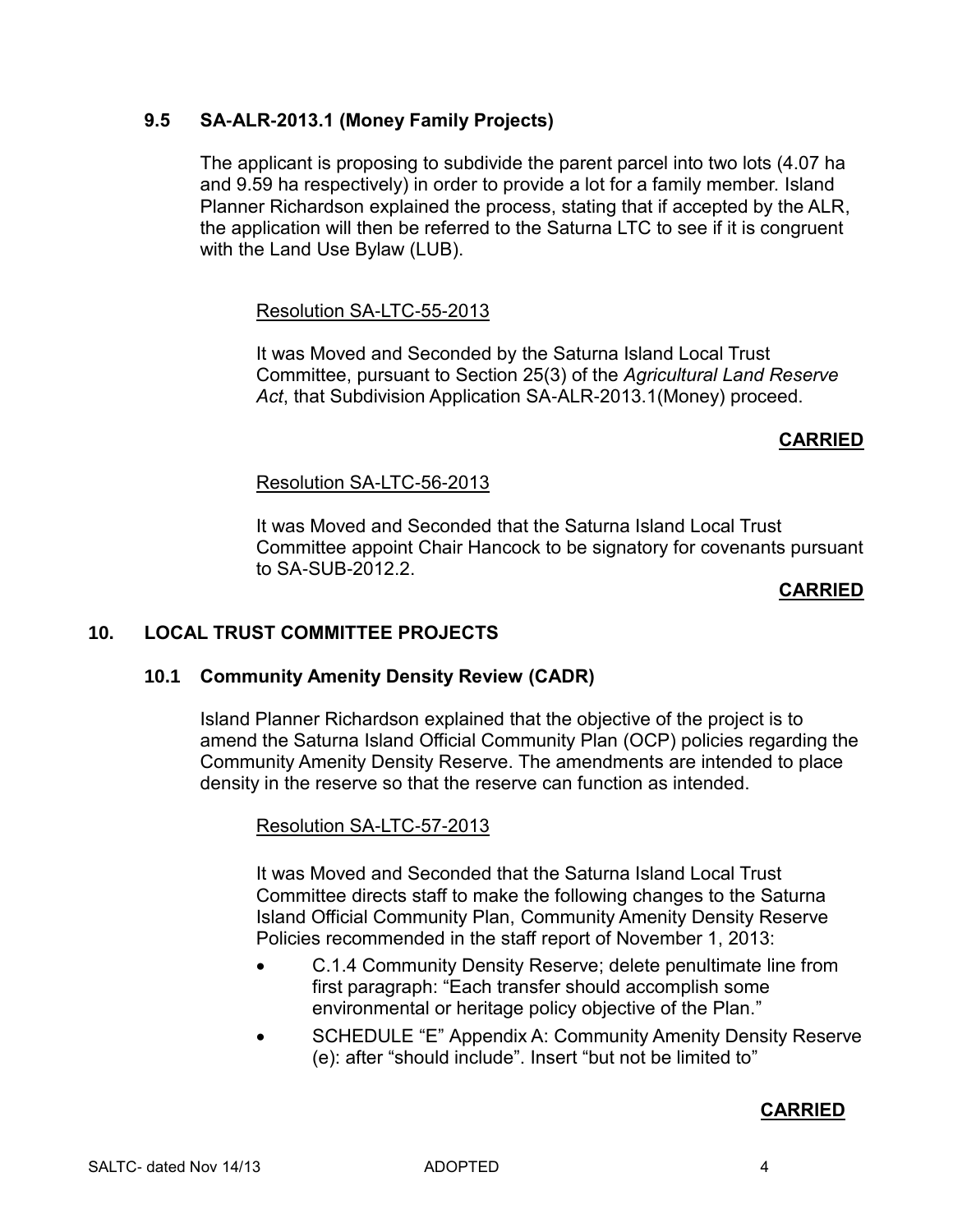#### Resolution SA-LTC-58-2013

It was Moved and Seconded that the Saturna Island Local Trust Committee directs staff to prepare a draft bylaw that would amend the Saturna Official Community Plan Community Amenity Density Reserve Policies as recommended in the amended staff report of November 1, 2013.

# **CARRIED**

# Resolution SA-LTC-59-2013

It was Moved and Seconded that the Saturna Island Local Trust Committee directs staff to change the final adoption target completion date in the Project Charter from November 2014 to October 2014.

# **CARRIED**

# Resolution SA-LTC-60-2013

It was Moved and Seconded that the Saturna Island Local Trust Committee endorses the amended Project Charter attached to the staff report of November 1, 2013.

# **CARRIED**

It was agreed that the Project Charter Scope would be amended to reflect the motions passed at this meeting.

# **10.2 Short Term Vacation Rental Review**

Regional Planning Manager Kojima explained that the objective of the Short Term Vacation Rental (STVR) project is to establish temporary use permit guidelines for the evaluation of STVR applications. Including specific STVR guidelines in the Official Community Plan (OCP) will provide greater certainty for applicants and future LTCs. Staff are recommending that the scope of the remainder of the project consist of the following: the review of policy options for addressing vacation rentals, preparation of amendments to the Temporary Use Permit (TUP) section of the OCP and potentially the fees bylaw, the formal process associated with amending the OCP, communications in the form of a fact sheet, and further consultation in the form of a community information meeting.

Staff was directed to change the final adoption target completion date in the Project Charter from November 2014 to October 2014.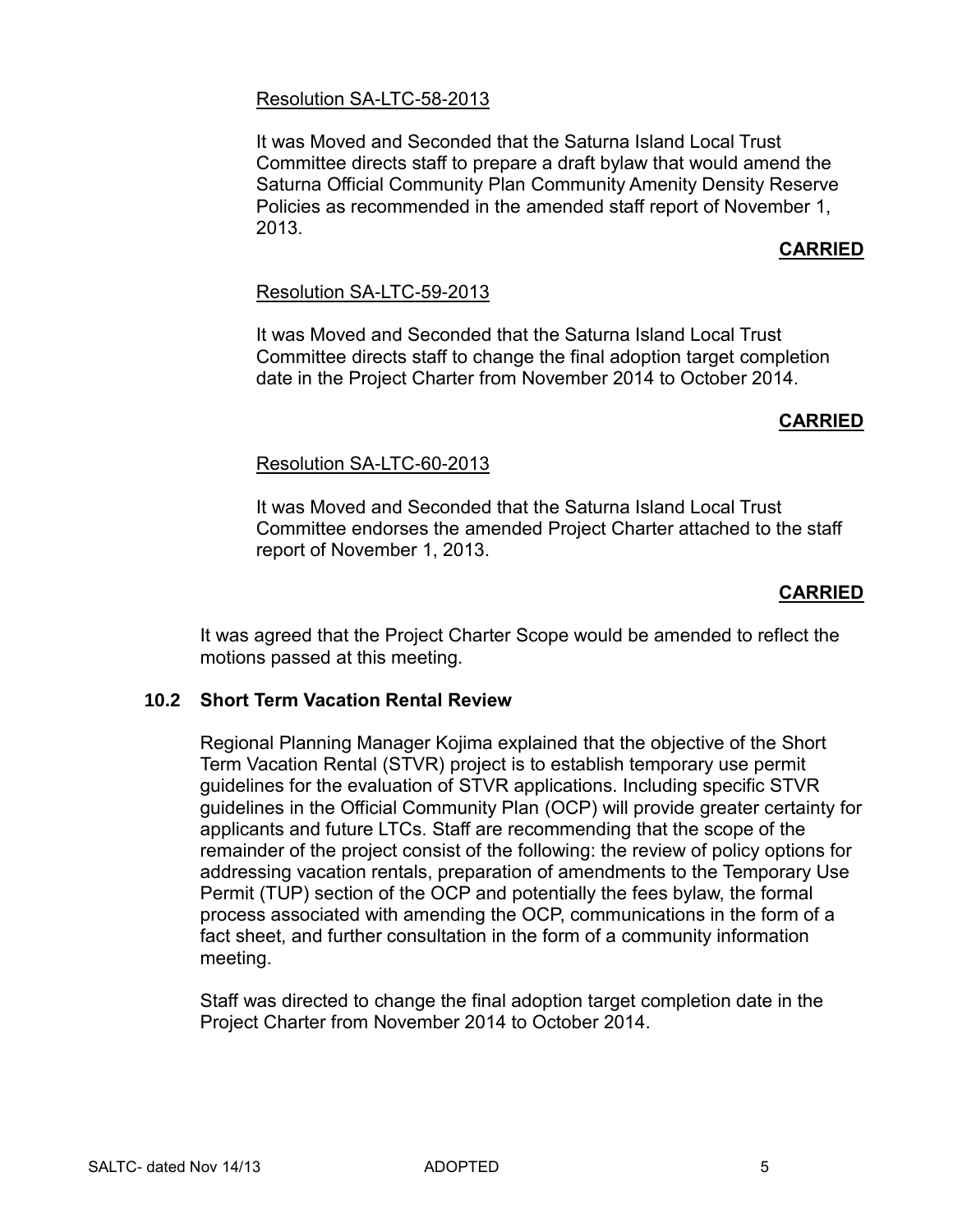#### Resolution SA-LTC-61-2013

It was Moved and Seconded that the Saturna Island Local Trust Committee directs staff to prepare a draft Official Community Plan amendment bylaw that would create Temporary Use Permit guidelines as outlined in the staff report of November 1, 2013; and that and that staff amend guideline A to specify that areas with known water issues must include measures to ensure an adequate water supply.

# **CARRIED**

#### Resolution SA-LTC-62-2013

It was Moved and Seconded by the Saturna Island Local Trust Committee endorses the amended Project Charter attached to the staff report of November 1, 2013.

#### **CARRIED**

#### **10.3 Secondary Suites Review**

Island Planner Richardson explained that secondary suites are typically affordable, ground oriented and market based. Given the number of singlefamily residences on Saturna Island, and its aging population, the ability to provide legal secondary suites could assist the community in addressing its perceived housing diversity and affordability issues in appropriate locations. He went over the analysis of issues in the staff report.

The LTC recommended the following changes:

- #2: Replace "following residential zones: Rural Residential, Rural General, and Rural Comprehensive Development" with "anywhere residential use is permitted"
- #4: Replace "water catchment systems" with "adequate water supply"
- $\bullet$  #5: Strike
- #10: Add "Staff will look into the use of 99-year leases."
- Project Charter, under Stakeholders, Community Water System: change "System" to "Systems" and under Represented by: change "Operator (CRD)" to "Operators".
- The final adoption date should be changed to October 2013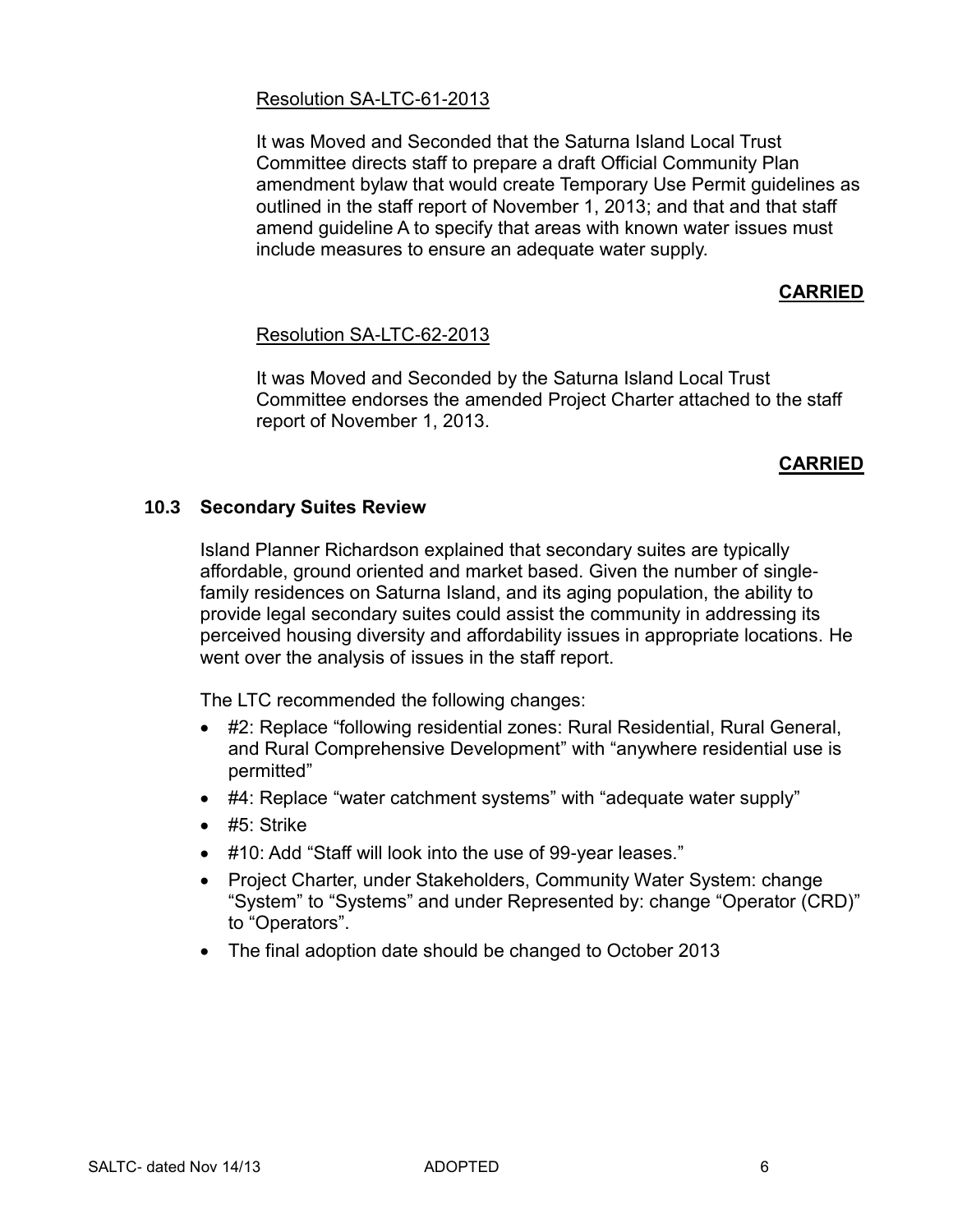# Resolution SA-LTC-63-2013

It was Moved and Seconded that the Saturna Island Local Trust Committee direct staff to prepare draft amendments to the Saturna Island Official Community Plan and Land Use Bylaw to allow for secondary suites as a permitted use.

# **CARRIED**

# Resolution SA-LTC-64-2013

It was Moved and Seconded that the Saturna Island Local Trust Committee endorses the amended Project Charter attached to the staff report of November 5, 2013.

#### **CARRIED**

# **11. REPORTS**

# **11.1 Work Program Reports**

11.1.1 Work Program Report dated November 2013

No changes

#### **11.2 Applications Report**

11.2.1 Application Report dated November 2013

Island Planner Richardson reviewed the status of the applications.

# **11.3 Expense/Budget Reports**

11.3.1 Trustee and Local Expenses

For information only

11.3.2 Expense/Budget Reports

For information only

#### **11.4 Bylaw Enforcement**

None

# **11.5 Policies and Standing Resolutions Report**

Presented for information.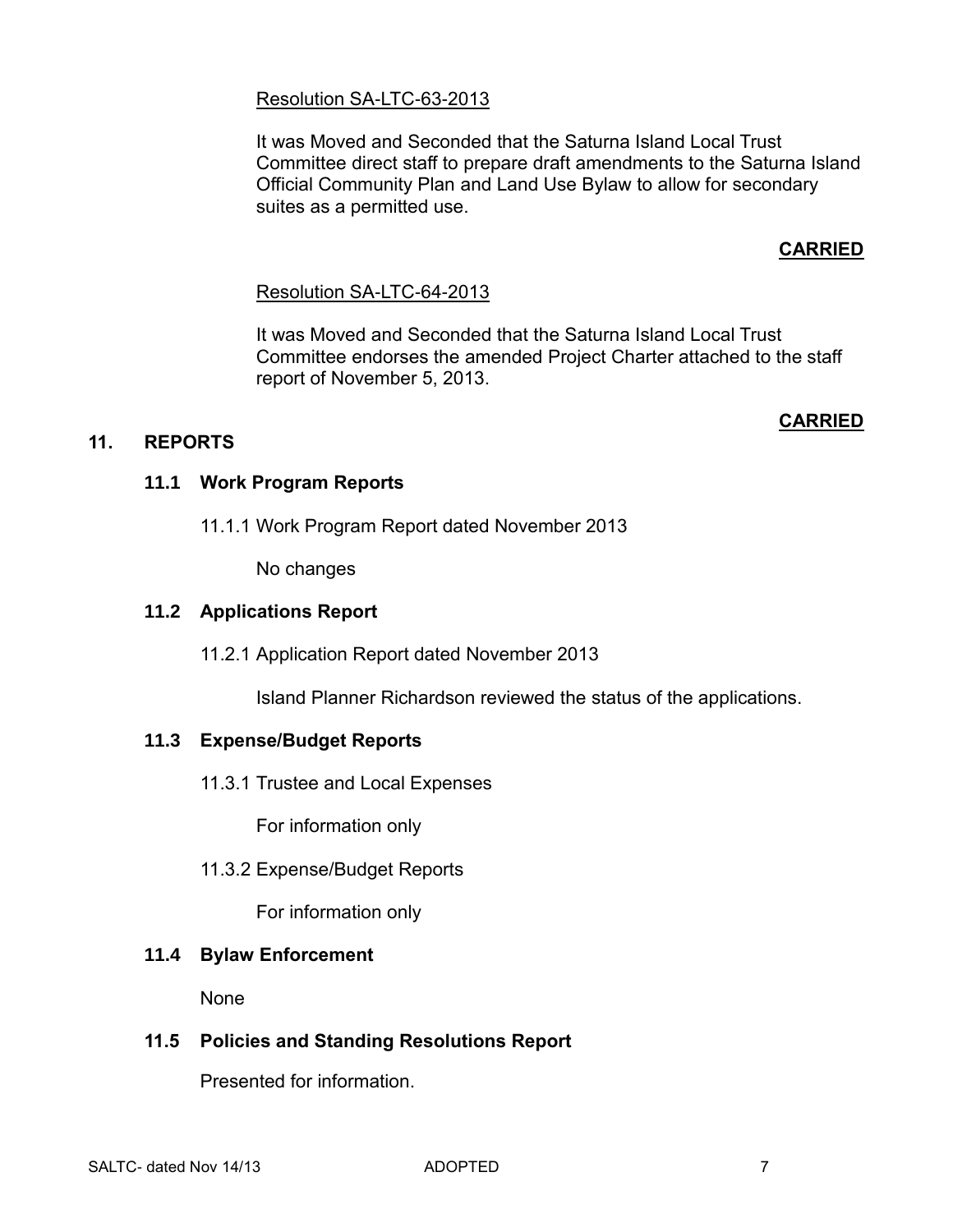# **11.6 Saturna Island LTC Web Page**

Staff was directed to change the webpage by posting reports and updating to reflect today's decisions.

It was mentioned that the Islands Trust water page has been revamped and now has many helpful links on it.

#### **11.7 Chair's Report**

Chair Hancock spoke of the Trust Council meeting in Victoria in December. There will be a half-day session on economic development with politicians from all levels of government invited to attend.

#### **11.8 Trustee Reports**

Trustee Brent spoke of the BC Ferry advocacy meetings being held now and said that it was unlikely that the Southern Gulf Islands would have further cuts. He said that Finance Committee is paring down costs in the draft budget and he is pleased it seems to be heading towards a very limited tax increase.

Trustee Janszen reported that the Local Planning Committee (LPC) met last week and they will recommend to Trust Council that the LPC work program be cut back to what can realistically be accomplished in the remainder of this term of office. They had a very good presentation about Green Shores for Homes and what is being accomplished at this stage of the project in the Puget Sound region. Thetis Island has volunteered to be the trial island for the Trust's Greenshores Program. Finding incentives to stimulate engagement in the program is a challenge on both sides of the border.

# **12. OTHER BUSINESS**

#### **12.1. Next Business Meeting**

The next meeting of the Saturna Island Local Trust Committee will be held on February 13, 2014, at the Saturna Island Community Hall 12:30 p.m.

#### **12.2. Saturna Island Local Trust Committee Proposed 2014 Annual LTC Meeting Schedule**

Staff will provide alternative dates for the April and November meetings; the schedule will approved by a Resolution-without-meeting.

#### **13. TOWN HALL MEETING**

Chair Hancock opened the Town Hall session for comments and questions.